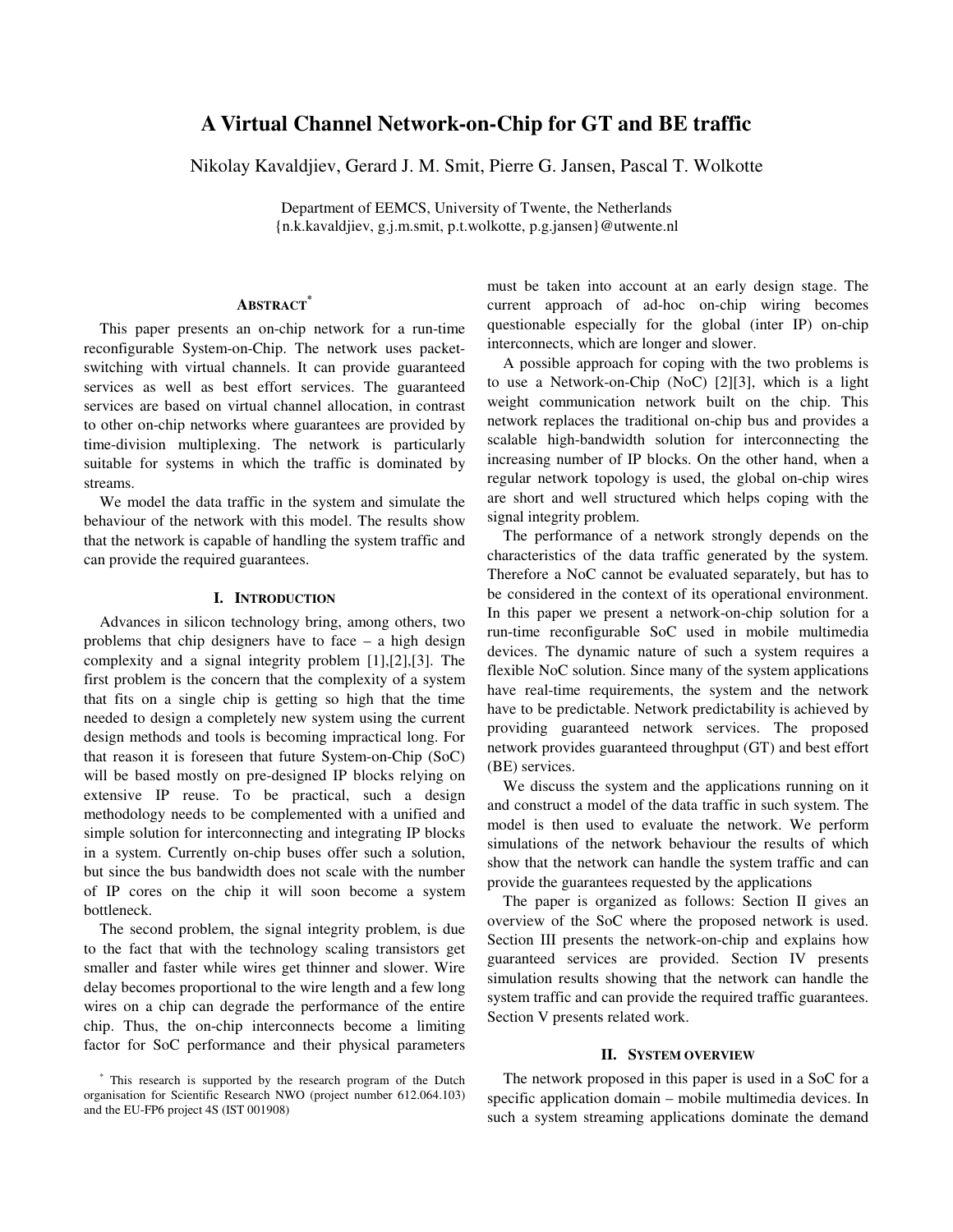for computation and communication capacity and high performance has to be achieved with a limited power budget. The operational environment requires for a dynamic system capable to adapt it self at run-time.

## A. System architecture

The architecture we envision for a mobile multimedia system is shown in Figure 1. It is heterogeneous SoC consisting of multiple processing elements (PEs), represented as rectangles. Each PE has its own local data and code memory and can work independently. Several PEs are general purpose processors shared between the control oriented tasks running in the system. Most PEs are domain specific processors, like accelerators, DSPs etc., optimized to perform fast and efficiently computationally intensive algorithms in a specific application domain, e.g baseband processing, image, video and audio processing etc. These PEs are programmable, but since highly optimised, they are not very flexible. Predicting the performance of a task running on a single-task processor is easier than on a multitask processor. Instead of complex multi-task processors, for the computationally intensive tasks we prefer to use many simple and optimised single-task processors, thus gaining efficiency and predictability. On the other hand, in contrast with ASIC solutions, we maintain programmability which prolongs the system life and therefore reduces its cost, while keeping the high performance and efficiency. An example of a domain specific PE is the processing tile proposed by Heysters et al [4]. For 0.13 µm technology the area of the tile is 2 mm<sup>2</sup>. On a typical chip of  $14x14$  mm near 100 such PEs can be fitted. The next technology generations will allow hundreds of domain specific PEs to be fitted on a single chip.



Figure 1 System architecture

The system may contain also some large memories blocks providing common storage space or some peripheral blocks that interface with external devices. All the components in the system are interconnected by an on-chip network which transports data between them.

## B. System operation

To provide the flexibility and adaptability required by the application domain the system should be dynamic, reconfigurable at run-time. The system we envision is centralized. A central authority, which we call configuration manager (CM), is in charge of the management of the system resources, e.g. PEs, network, communication channels, shared memories etc. CM runs as a high priority task on one of the general purpose processors. By sending control messages on the network to PEs the CM can control and configure each PE separately while the rest of the system is running. Using this mechanism the CM can start, stop and adapt applications at run-time. Once started, an application runs independently and does not require the attention of the CM. To facilitate the application starting process, at compile-time the applications are represented as a set of sequential *processes* that can run in parallel exchanging data on communication channels. At run-time when starting an application the CM allocates PEs for the processes and network routes for the communication channels of the application. The set of running application in the system changes dynamically, therefore the system state changes over time. But for the duration of an application the PEs and the network routes remain statically allocated to the application. Considering applications like baseband processing, audio/video (de)coding, etc. the application duration is from seconds to hours. Hence, changes in the system state do not occur very often.

The centralized system organization is suitable for runtime reconfigurable systems, because it keeps central information about the system state and decisions connected with the system reconfiguration can be taken and deployed fast and centrally.

#### C. Streaming applications

The system described above is targeted at the domain of mobile multimedia devices. Many computationally intensive applications in that domain deal with processing of data streams; for example, base-band processing for wireless communications, audio/video (de)coding, image processing etc. When represented as a set of communicating processes, streaming applications typically have a simple pipeline structure. Our experience with applications is in the domain of base-band processing for wireless communications, like HiperLAN/2, UMTS, Bluetooth and DRM [5][6]. A generalized applications structure observed in this domain<sup>†</sup> is shown in *Figure 2*. Two parts can be distinguished in this structure: a processing part and a control part.

† A similar observation for media processing applications is made by Dally et al [7].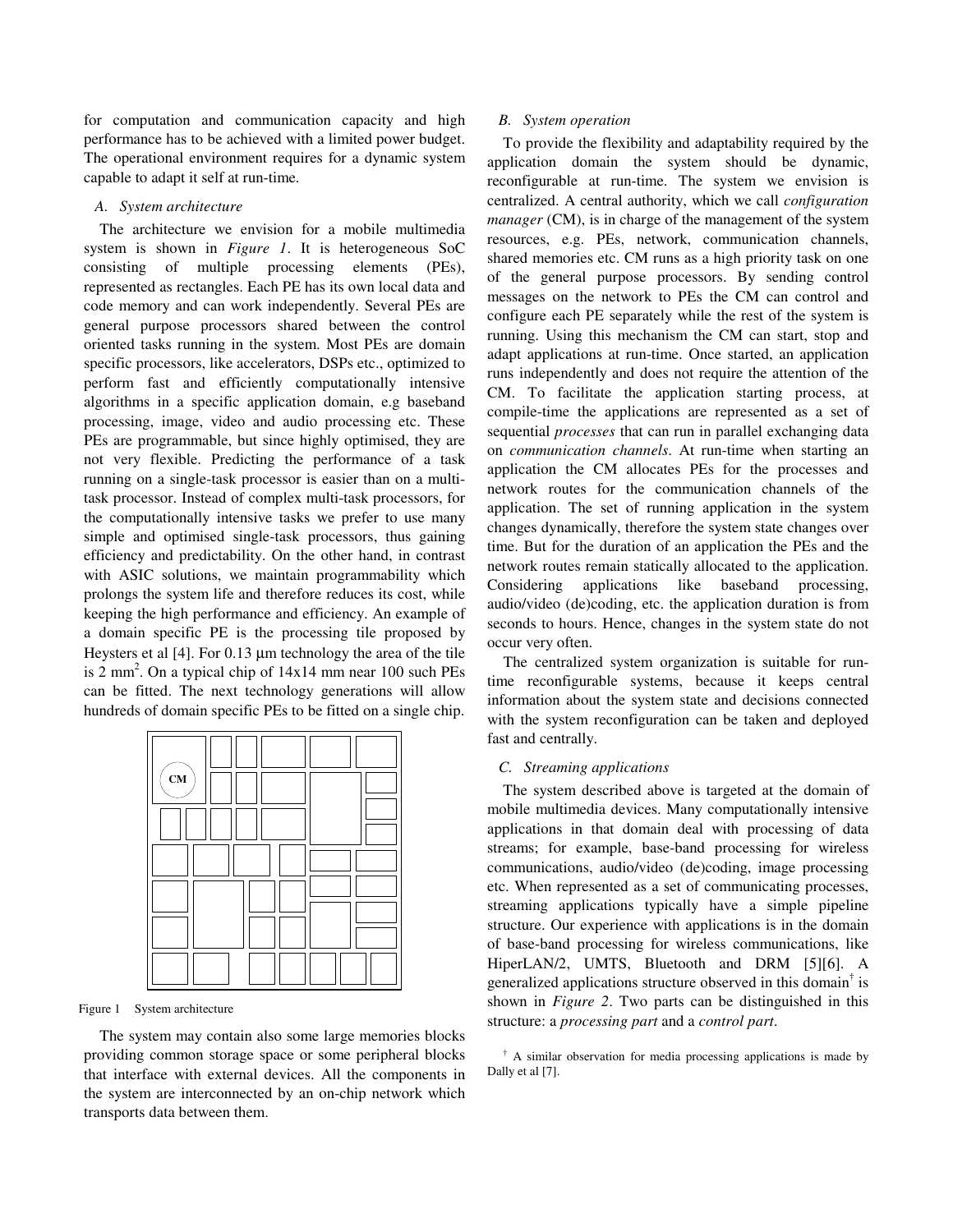

Figure 2 Generalized structure of a streaming application

The processing part does the actual stream processing. It has a simple pipeline structure. The data from the stream flow through the pipe and each process applies some transformation on it. The processes constructing the pipe (denoted as  $P_1$ ,  $P_2$ , ...,  $P_n$ ) typically implement DSP algorithms, e.g. FFT, DCT, FIR etc. These algorithms are small, computationally intensive and specific for the application domain. Therefore, they are suitable to run on domain specific PEs. The communications between the processes in the pipeline carry the main data stream and therefore require high throughput. Because the pipe usually works under real-time constraints, the communications there are also real-time, hence requite GT services. Therefore the communication traffic generated by the processing part of the applications is high throughput GT traffic.

The control part of the application comprises all the application tasks dealing with the application organisation and control, run-time adaptation and reconfiguration. Because of the reactive nature of these tasks they run not so often, require lighter computation and therefore are more suitable to run on shared general purpose PEs. The data traffic between the control and the processing part consists of infrequently exchanged short control messages, like event notifications, status and parameters exchange. These are not real-time communications, hence require BE services. Therefore the communication traffic generated by the control part is low throughput BE traffic. As a rough estimate for the applications we consider (base band processing), we observe that 90% of the traffic is GT traffic and 10% is BE traffic.

## D. Traffic

In summary, the traffic in the stream-processing system we envision for mobile multimedia devices consists of: i) 90% high throughput GT traffic coming from streaming data, ii) 10% low throughput BE traffic coming from short control messages.

The configuration messages sent by the CM to the PEs in the system also contribute to the BE traffic in the system. The size of these configuration messages depends on the configuration space of the PEs. For example the total configuration space of the processing tile proposed by Heysters et al [4] is 2.6KB. Although this size is not small,

configuration messages are generated infrequently, only when a new application is started, and therefore do not contribute significantly to the system traffic - our estimate is for less then 0.1% of the system traffic.

#### III. NETWORK

Here we present the on-chip network we propose for interconnecting the PEs in the system described in the previous section. It is a packet switching virtual channel network that provides GT as well as BE services.

The topology of the network is a 2-dimensional mesh each PE is equipped with a router (its local router) and all the routers are connected in a mesh topology. Such a regular network topology keeps the global on-chip wires short and well structured which allows for speed and power optimization. A PE is connected only to its local router. The routers connect to each other (and to the PEs) through parallel full-duplex network channels.

The data in the network are transported on virtual channels [8]. Virtual channels (VCs) are logical channels that share the same network channel. A network channel is time shared between its VCs on a cycle-by cycle basis in round-robin fashion, but cycles are allocated to a VC only when it has data to transmit. The VCs are separately buffered in FIFOs at the router inputs. In our network, each network channel is shared between 4 VCs, this number being motivated by the trade-off between performance and buffer area of a virtual channel router studied by Dally [8].

Sharing a network channel on a cycle-by-cycle basis means that the VCs equally share the network channel bandwidth. In our design the bandwidth is shared only between the VCs that currently have data to transmit; the VCs that are idle do not consume bandwidth. Thus the minimal throughput of a VC is determined by the maximal number of VCs that can simultaneously transmit data. Therefore, knowing the number of VCs that are used on a network channel, we can give a lower bound on the throughput for these VCs. If on a physical channel of bandwidth  $b$ ,  $v$  VCs are used, then each of these VCs is guaranteed throughput at least

$$
TH_{\min} = \frac{b}{v} \tag{1}
$$

This is the worst case throughput – when all the  $v$  VCs constantly transmit data. Therefore, whatever traffic load is applied to the  $\nu$  virtual channels their throughput will not go below  $TH_{min}$  (provided that the remaining VCs are idle). Since in our network the number of VCs per network channel is 4, the possible values that TH<sub>min</sub> can take are b,  $b/2$ ,  $b/3$  or b/4.

In traditional virtual channel networks VCs are allocated to packets dynamically by the routers. The number of VCs on a network channel that are currently used depends on the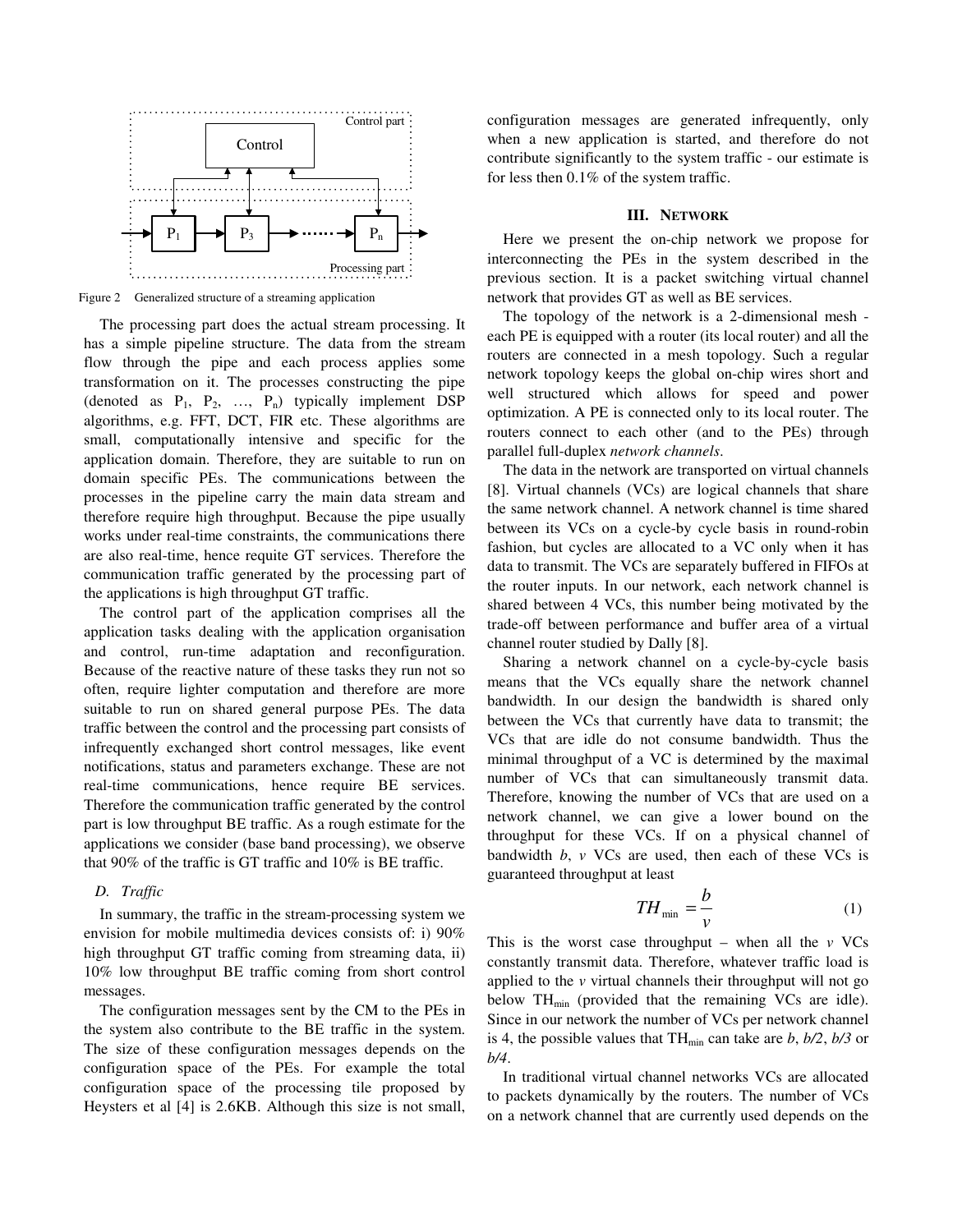current traffic and cannot be determined. Therefore no throughput bounds can be given for a VC. In contrast, in our network VC are statically allocated to communication channels. The allocation is done centrally and the number of occupied VCs on a network channel is known. Therefore, we can give a lower bound on the VCs throughput.

On its route from source to destination a communication channel traverses a sequence of VCs, one per network channel, which are statically allocated to the communication channel for the duration of the application. Thus a communication channel traverses the networks on a chain of VCs. The minimal throughput of the chain is determined by the VC with minimal throughput bound. Since we can give a lower bound on the VCs throughput, we can give a lower bound on the throughput of communication channels.

Given the lower bound  $TH_{min}$  on a communication channel throughput, the maximal latency  $T_{max}$  of a message of length L bits passing that channel (in a wormhole manner) is [18]

$$
T_{\text{max}} = N * t_r + \frac{L}{TH_{\text{min}}}
$$
 (2)

where, N is the hop count or the number of network channels traversed by the message, and  $t_r$  is the delay of the message per router or the time that the head of the message spends waiting in a router. In our design  $t_r$  is at most  $v$  clock cycles (*v* has the same meaning as in equ. (1)). Let  $T_c$  be the network clock period and w the network channel width. Taking into account equation (1) and having in mind that  $b=w/T_c$ , then equation (2) is transformed to

$$
T_{\text{max}} = \left(N + \frac{L}{w}\right) * v * T_c \tag{3}
$$

This is the maximal latency that a message of length L bits, travelling distance N hops experiences on a GT channel with  $TH_{min}=b/v$ .

In our network VCs are allocated by using source routing a network address specifies not only the destination PE, but also the route to be followed. The route is described as e sequence of network channels and their VCs to be taken. Packets destination address is carried by the packet header. When a packet header is send, it is handled by the network and transported to the destination PE following the route described by address. Along its way in the network the header reserves the VCs it traverses. The data form the packet body follows the reserved VCs and reaches the destination PE without need for additional control information. At the end, the packet tail releases the reserved VCs.

Each PE contains a table with addresses of the PEs to which it has to send data. The table is loaded by the CM during the PE configuration. When starting an application the CM uses a central routing function to find routes for all the communication channels of the application. The routing function keeps track of the state of the network. It knows exactly which VCs in the network are used and which are free. Thus, the routing function can predict what the minimal throughput of a given route will be. Further more, it can look for a route with specified throughput bound. In this way GT services are provided to communication channels in our network.

When routing a communication channel requiring GT service, the routing function looks for a route with the specified throughput bound. This route should not violate the guarantees give to already routed communication channels. When a route is found its VCs are reserved and no other channels can use them for the duration of the application. The data of the communication channel are transported on the route in packets. Since the VCs on the route are used only by the communication channel the packets can be of any length without disturbing the other traffic in the network. Thus, a message directly fits into a single packet and there is no need of messages splitting and reassembling. A packet of unlimited length can be seen as a connection opened between the source and destination. The connections are a convenient way for transporting streams - the prevailing traffic type in the system. Instead of sending the data from the stream in separate packets, a connection is opened. The packet header is sent only once and then the stream is continuously sent as a packet body. This reduces the network control overhead because a header is sent only once instead for every stream item.

When routing communication channels requiring BE services, the routing function uses shared VCs. These VCs can be shared between several BE communication channels. Sharing entails packet blocking, which makes the throughput prediction difficult. Therefore no guarantees are given. On BE communication channels data are sent only on packet-bypacket basis. Since the VCs for BE connections are statically allocated and shared, a behaviour similar to that of a wormhole network should be expected. The wormhole networks do not perform well for intensive traffic consisting of long packets. But as we saw in the previous section, the BE traffic in our system is of low intensity and consists mainly of short messages (several bytes), therefore no performance problems are expected.

A network router has been implemented and synthesised for 0.13  $\mu$ m technology. The router has an area of 0.18 mm<sup>2</sup> and can operate at a maximal frequency of 500 MHz [9]. Almost half of the router area is consumed by the buffers. More implementation details can be found in Kavaldjiev et al [10] and results for the energy consumption are presented by Wolkotte et al [11].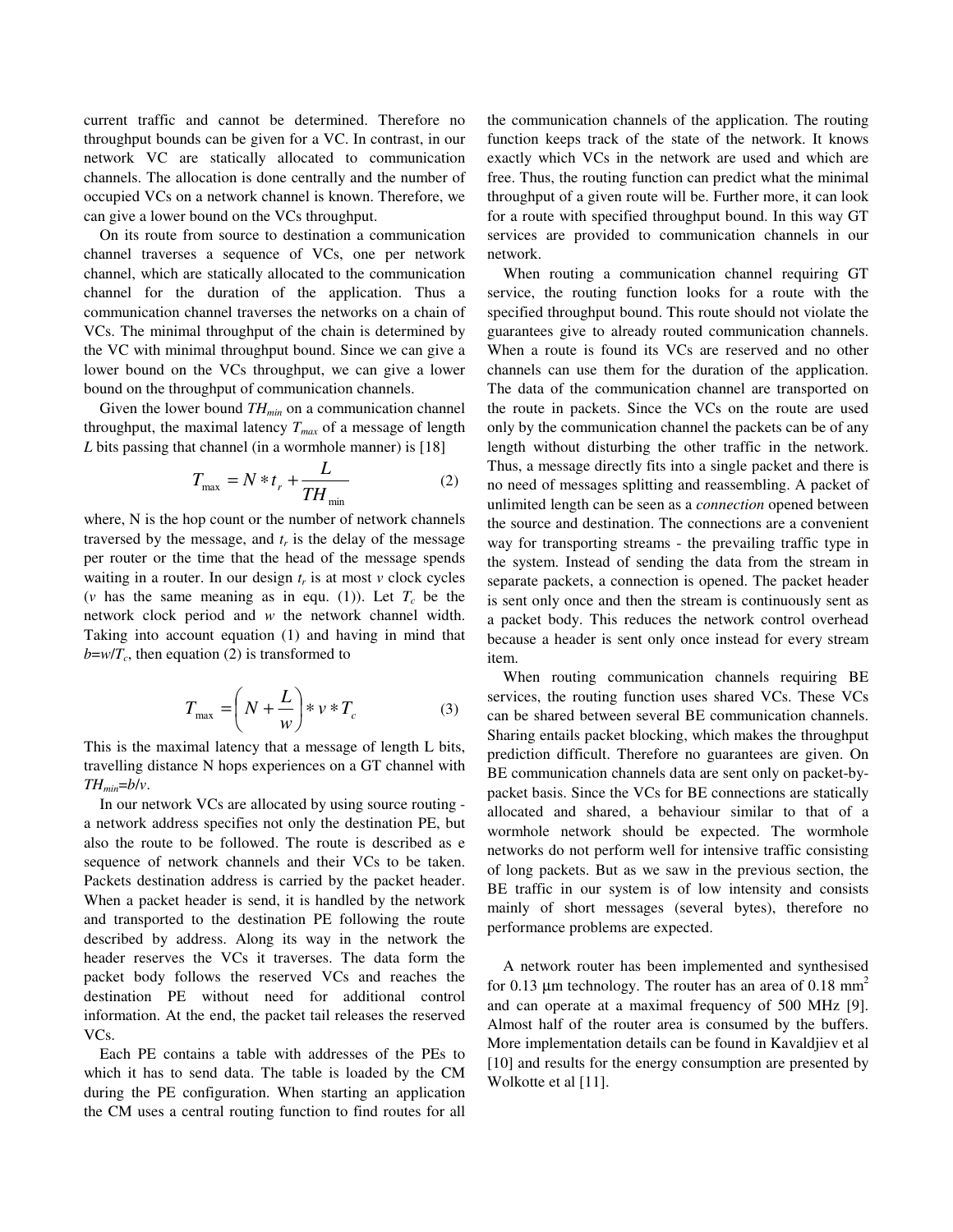## IV. SIMULATION

To validate the network a cycle-accurate simulation is performed. A mesh network of size 6-by-6 is simulated using a traffic model with the characteristics presented in Section II.D.

## A. Setup

The communication traffic pattern used in the simulation is derived as follows. The nodes of a directed graph with ring topology are scattered over the nodes of a 6-by-6 mesh network. The graph contains 36 nodes and each graph node is placed on a separate network node. The edges between the placed graph nodes define the communication channels between the network nodes.

The ring communication pattern is representative for the GT traffic of the streaming applications, because a large ring graph can be seen as a serial connection of many short pipeline graphs. We consider random scattering as worst case strategy for mapping applications on the system. In a real system the application mapping will be done such that the communication locality is maximized, which leads to better network conditions.

Each node in the network generates both types of traffic, GT and BE, transmitted on two separate communication channels following the ring communication pattern (a communication channel in the ring graph is substituted by one GT and one BE channles). Although the ring pattern is not the most realistic traffic pattern for BE traffic, we use it because the purpose of the BE traffic in this simulation is only to disturb the GT traffic and to create heavy traffic conditions. We shall see that what ever the BE traffic load is the GT traffic cannot be disturbed. During the simulation the GT traffic is kept constant while the BE traffic is gradually increased to the point of network saturation. Statistics are collected for the message latencies. The aim is to show that the throughput guarantees given by the network to the GT traffic are not violated by any traffic condition.

The GT traffic generated by a network node has the characteristics of the traffic generated by a HiperLAN/2 receiver [5] – a typical high throughput baseband processing application. Every 4 µs a new message of size 256 Bytes is generated, which equals 512 Mbit/s average throughput per node or 18.4Gbit/s total aggregated throughput for the 36 nodes in the system. The BE traffic generated by a node consists of packets with 10 Bytes payload. The generation period is gradually reduced in order to increase the BE traffic intensity.

We assume that GT message latency is at most 1/3 of the message generating period 4  $\mu$ s or <1.3  $\mu$ s. In this way in a real system a PE will spent at most 1/3 of the time transmitting messages, at most 1/3 of the time receiving messages and the rest of the time will be for message processing. On 16 bit network channels ( $w = 16$ ) this upper

bound on the message latency can be achieved if the clock period  $T_c = 3$  ns and the throughput requested by the GT channels is  $b/3$  ( $v=3$ ). The maximal message distance in a 6by-6 mesh network is  $N_{max}=10$  hops. The length of the GT messages is  $L=8*256B=2048$  bits. According to equation (3) the maximal GT message latency is 414 clock cycles or 1.242 µs. For the simulation, the routing of the communication channels in the network is done such that at most 3 VC are used per network channel  $(v=3)$ . Therefore, with this simulations setup we expect no GT message latency to exceed the given latency bound of 414 clock cycles. According to equation (1) the minimal throughput of a VC and hence of a communication channel in the network is  $TH_{min} = b/3 \approx 1.8$ Gbit/s.

### B. Simulation and results

Figure 3 presents the simulation results. The graph shows how the latency of the GT and BE messages depends on the offered BE load. The offered BE load is given per PE as all the PEs generate equal amount of data. For the GT packets the mean and the maximal latency are given. The horizontal line represents the 414-cycle latency guarantee for the GT packets.



Figure 3 Message delay of the GT and BE traffic vs. BE load for 6-by-6 network

When the offered BE load is low the latency of the GT packets is smaller than the guaranteed latency. The reason is that the GT traffic utilizes the bandwidth unused by the BE traffic. The latency of the GT packets is higher than the latency for the BE traffic because the GT packets are larger than the BE packets. With the increase of the BE load the latency of the GT traffic increases too and at some point it saturates. Further increase of the BE load increases the GT mean latency but the GT maximum latency does not increase and never exceeds the guaranteed latency. The GT maximum latency never reaches the latency bound, because the guarantee given by equation (1) is for worst case conditions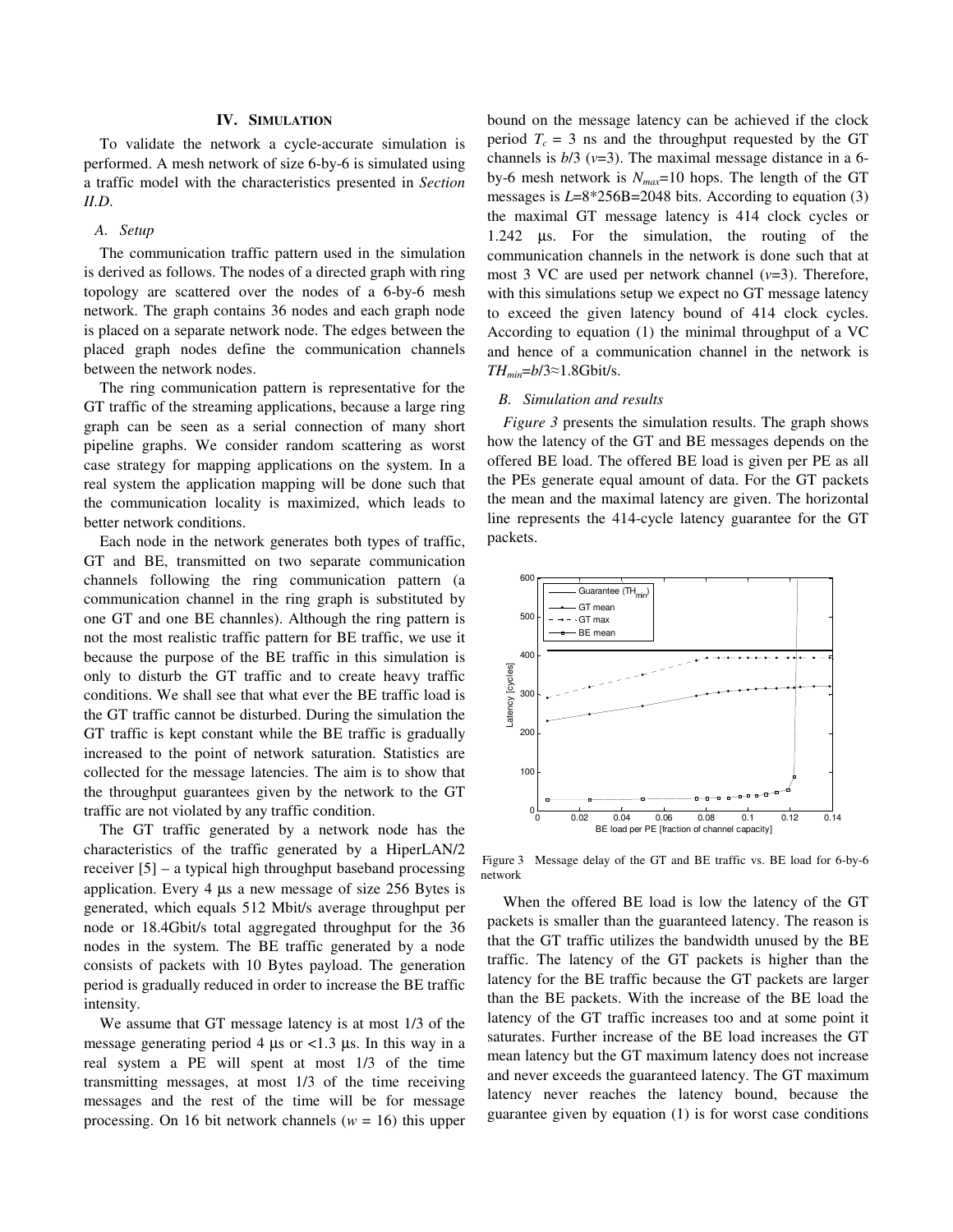when all v VCs transmit data all the time, while in our simulation setup the GT channels transmit data only 1/3 of the time. Thus, even beyond the point of network saturation for the BE traffic there is no GT packet that experience latency higher than 414 cycles – the packet latency is bounded according to the given guarantees.

The GT traffic offered to the network per PE is 512 Mbit/s or 0.09 of the channel capacity  $w/T_c=5.3$ Gbit/s. In Section II.D for baseband processing applications the BE traffic is estimated to be 10% of the traffic while the remaining 90% is GT traffic. Thus, the intensity of the BE traffic expected in a real system per PE is about 57 Mbit/s or 0.01 of the channel capacity, which means that the network will operate in the very left part of the graph. According the simulation results the network saturates when the BE load per PE reaches about 0.12 of the channel capacity or 640 Mbit/s - more then ten times the expected BE load.

To estimate the network resource utilisation we count the number of used VCs. From the total number of 480 VCs in the network 52% are used. Figure 4 shows how the utilized VCs are distributed over the physical channels. Most of the physical channels have two VCs utilized. There is no physical channel with one VC utilized. The reason is that in order to simplify the routing in our setting the BE and GT channel between a pair of nodes are routed together – they follow the same route but on different VCs. Thus, a physical channel is either not used (0 VCs occupied) or used for both BE (one shared VC used by all passing BE communication channels) and GT traffic (1 or 2 VCs occupied by separate GT communication channels).



Figure 4 Utilization of the VC in the network load for 6-by-6 network

## V. RELATED WORK

The RAW processor is a parallel architecture that exploits the applications instruction level parallelism [12]. For interconnecting its processing components it incorporates two types of networks dynamic and static that handle the different classes of traffic. The dynamic network is a dimension-ordered wormhole network, while the static network implements time-division multiplexing. In our solution both types of traffic are handled by a single virtual channel network.

ETHEREAL is a packet switching NoC solution based on time-division multiplexing (TDM) [13]. It provides both guaranteed and best-effort services and is targeted at general multimedia SoCs. The network is complemented by a network interface [14] providing different communication abstractions to the system components.

aSOC is a framework for on-chip communications in heterogeneous tiled architectures [15][16]. The proposed network implements a kind of advanced time-division multiplexing that can handle efficiently more complex communication patterns than the traditional TDM do. Instead of a simple timetable, each router there has a sequencer that allows more irregular switching behaviour. TDM (as used in aSOC and Ethereal) requires recomputation of a schedule for all the communications in the network even when only one communication link changes which makes the system rather static. We avoid this by using virtual channels instead of TDM. We can add links incrementally without affecting the performance of already allocated links.

Wolkotte et al [9] proposes a circuit switching network which benefits small area and low energy consumption, while providing more flexibility than the traditional circuit switching solutions. Each network channel is divided into four lanes. Switching can be done at different granularity – from single lane to a whole channel. A network interface hides the real channel size from the application. Disadvantage of the circuit switching solution is that it does not support sharing and BE traffic. An additional network is required for configuring the switches and for carrying the BE traffic.

The SPIN network is a wormhole network that uses adaptive routing and is based on a fat tree topology [17]. It is targeted at general multiprocessor systems. While good in performance the topology used for this network is not natural for plane layout. Thus it is not clear whether it can help in structuring the global on-chip wiring.

## VI. CONCLUSION

This paper presented a network-on-chip for a run-time reconfigurable multi-processor system-on-chip. The system is used in mobile multimedia devices where most of the intensive applications are stream-processing applications. A model of the data traffic in the system is constructed and the network is simulated with this traffic model. Considering the communication locality, the simulated network conditions are worst case conditions, since in a real system they will be relaxed by increasing the communication locality. Nevertheless, the network manages to transport the system traffic and is able to provide the requested guaranteed services. The maximum message latency in the network never exceeds the guaranteed latency bound.

The proposed network is suitable for carrying the traffic in a real-time stream-processing system. The network provides